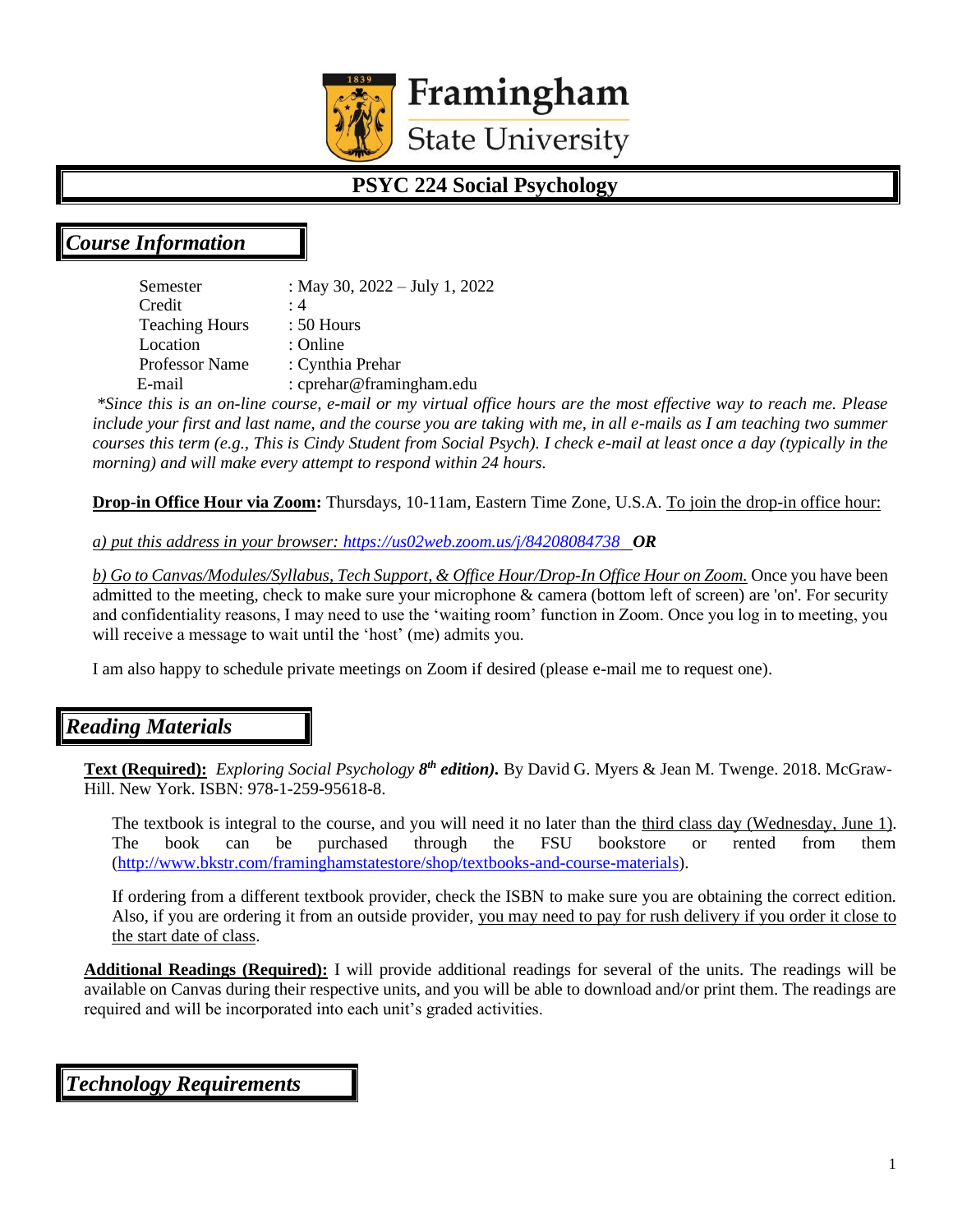

**E-mail Account**. You will need a working e-mail account that you check every day. Why? In addition to sending course announcements to your e-mail, it is possible that I will need to send you a personal message. To do so, I will write to the email address listed for you on Canvas.

➢ Canvas will send automatically send messages to your FSU e-mail address. If you wish to add an additional email address, or even a phone # for text notifications, select the "Account" icon from the Global Navigation Menu (far left hand side of any Canvas page). Within the 'Settings' option, go to "Ways to Contact" on the right side of the page. Here you can add additional modes of receiving notifications. (Tip: Within Account/Notifications, you can tell Canvas what kinds of notifications you wish to receive, too.)

**Microsoft Word.** All assignments must be submitted as Microsoft Word documents as this is the only word processing program FSU provides its faculty. All versions of Word (e.g., 2007, 2010) are acceptable.

**Reliable Internet Access and a Browser that is compatible with Canvas.** Students will need reliable, daily access to the Internet. In addition, you will need a browser that is compatible with Canvas

- ➢ Canvas recommends the following browsers: **Mozilla Firefox or Google Chrome.** *(Be sure you have updated versions of these browsers.)*
- ➢ To access Canvas, go t[o https://framingham.instructure.com/.](https://framingham.instructure.com/)
- $\triangleright$  To report a Canvas issue or ask a question, select the "Help" button on the Global Navigation menu (the question mark in a circle on the far left-side of any Canvas page). Then, select from one of the support resource items within the menu. **The following are available 24/7**:
	- o Live Chat with **Canvas Support** (must be logged into your Canvas account to access this)
	- o **Canvas** Support phone number **(508-250-0805**; long distance charges may apply)

# *Course Description & Learning Objectives*

*Description from the Framingham State University (FSU) Catalog:* An introduction to the factors and processes involved in people's understanding of themselves, others, and social interactions. Attention is given to research in such areas as social perception, gender, group interaction, attitude formation and change, aggression, social influence, interpersonal attraction, prejudice and discrimination, and pro-social behavior with particular emphasis given to differences relating to gender, race, and class. **Prerequisite: PSYC 101 General Psychology or PSYC 200 Psychology of Development.**

*Learning Objectives.* Throughout this Social Psychology course, you will:

- **1) Recognize and describe ways in which other people impact your thoughts, feelings, and actions.**
- **2) Identify and discuss ways in which humans strive to protect and bolster their self-concepts.**
- **3) Explain and apply principles of scientific research, including research ethics.**
- **4) Describe and discuss the methods/findings of social psychological research studies.**

In addition to exposing students to social psychology content, the course will help students work on a cross-curricular skill that applies across disciplines: **writing.** In particular, you will have the opportunity to:

**5) Demonstrate professional writing skills.** In today's world of texting, Twitter, etc., we often write informally, omit greetings & punctuation, abbreviate common words, use lower-case letters in lieu of upper-case ones, and skip the spellcheck. When corresponding in a professional environment, however, these informal habits can lead others to form negative impressions of us. Considering the range of professionals who might read your written work (e.g., prospective employers, instructors, classmates), the more practice you have writing in a professional tone, the better. By proofreading your work, removing contractions from your writing, and following standard grammatical writing rules, the reader will be better able to understand your meaning.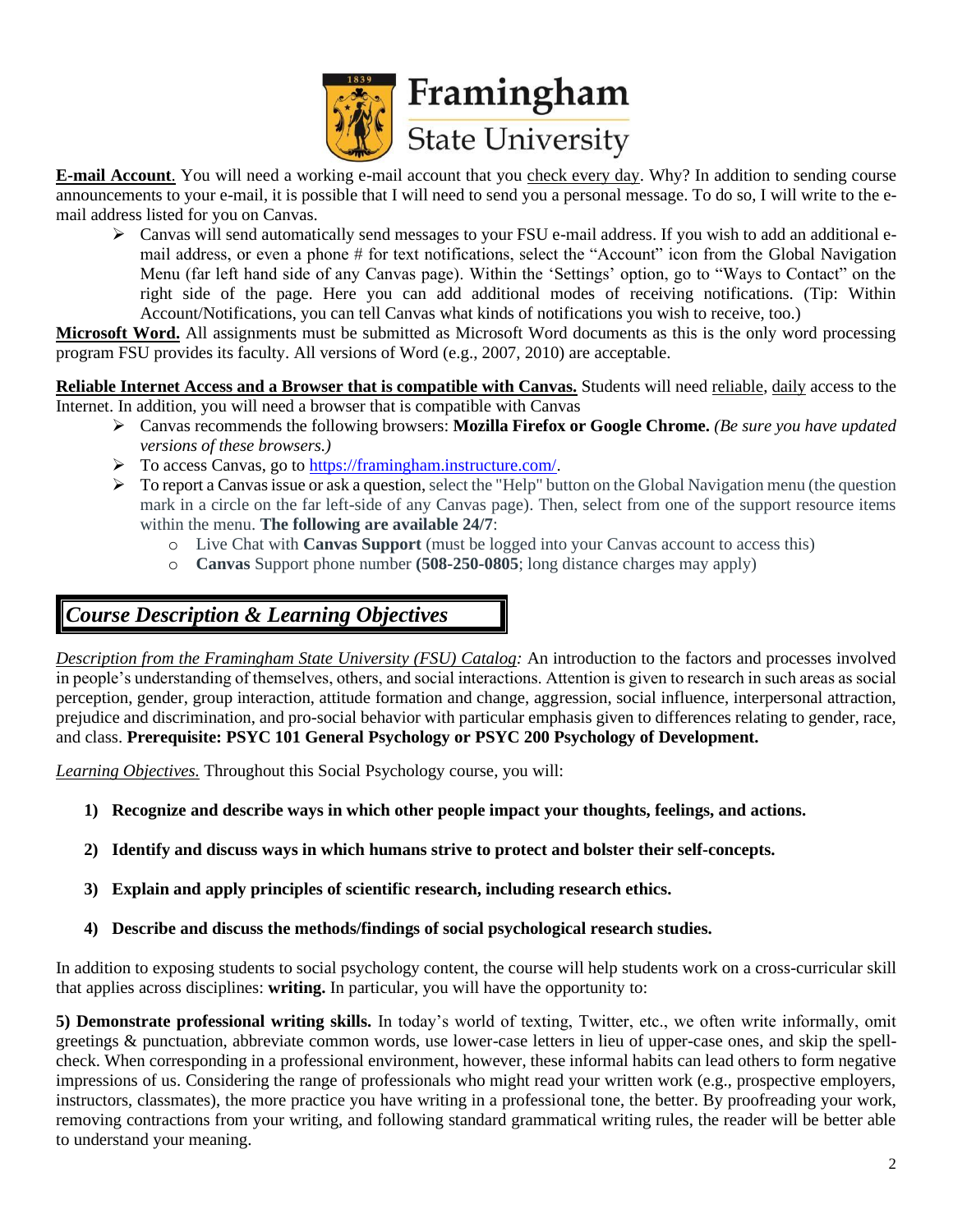

**6) Improve paraphrasing skills.** Paraphrasing refers to the ability to express someone else's thoughts/ideas in *your own words*. It is one way to see if you really understand what you are learning. It also reduces plagiarism- taking credit for work you did not do. You will have multiple opportunities to hone your paraphrasing skills in this course.

**7) Apply professional electronic etiquette.** This course will therefore provide you with practice in **professional electronic etiquette**, especially when sending e-mails and posting in discussions. Etiquette rules to keep in mind:

- **a.** When responding in discussions or sending e-mail, address people by their name (e.g., Ana Maria-, Hi Terrance, Dear Dr. Prehar). This reminds us that we are conversing with a live person!
- **b.** "Sign" your name to every discussion contribution and/or email that you send. This lets the reader know how you prefer to be addressed. It also saves the reader time as they not have to look elsewhere to figure out who you are.

### *Workload Considerations*

This course is conducted completely on-line, meaning we will likely never meet face-to-face and you can complete all course requirements from a computer with a reliable Internet connection. It is also asynchronous- there are no required times when we all have to be on-line. Instead, you can meet the course requirements in a more flexible way. For example, you can submit assignments or contribute to discussions at three in the morning as long as you meet the required deadlines. Many people take on-line courses for this perceived flexibility.

While an on-line course can provide more flexibility, there are two major factors you should be aware of when deciding to commit to this course:

1) Amount of work. Some students take on-line courses because they think there will be less work than in a traditional face-to-face course. For most students, the opposite is true- they find that an online course takes just as much (or more) time. For example, you will be contributing to group discussions several times each week and will be graded on the quality of your posts and replies. Thinking about what to say, typing your ideas, and editing/proofreading your work is a lengthier process than simply responding to a question out-loud in a face-toface classroom.

2) This is an ACCELERATED summer course that moves fast! We have five weeks to cover what would normally be covered in 15 weeks. This means that **each week is equivalent to three weeks** in a traditional semester. **If you anticipate being off-line for several days or do not self-schedule/motivate well, I urge you to drop the course**. On the other hand, if you are organized and disciplined in your approach to the class, you may be able to do quite well. Later in the syllabus you will find valuable advice from some of my former on-line students, too.

*Course Format, Requirements, & Grading*

### *Format*

This course is conducted completely **on-line**, meaning we will likely never meet face-to-face, nor we will have required online meetings. Instead, students can complete all course requirements from a computer with a reliable Internet connection. It is also **asynchronous**- there are no required times when we all have to be on-line. Instead, you can complete course requirements in a more flexible way. For example, you can submit assignments or contribute to discussions at three in the morning as long as you meet the required deadlines. Many people take on-line courses for this perceived flexibility.

While an on-line course can provide more flexibility**, they often require more work and/or different skills than a traditional in-person class**. For example, you will be contributing to group discussions each week and will be graded on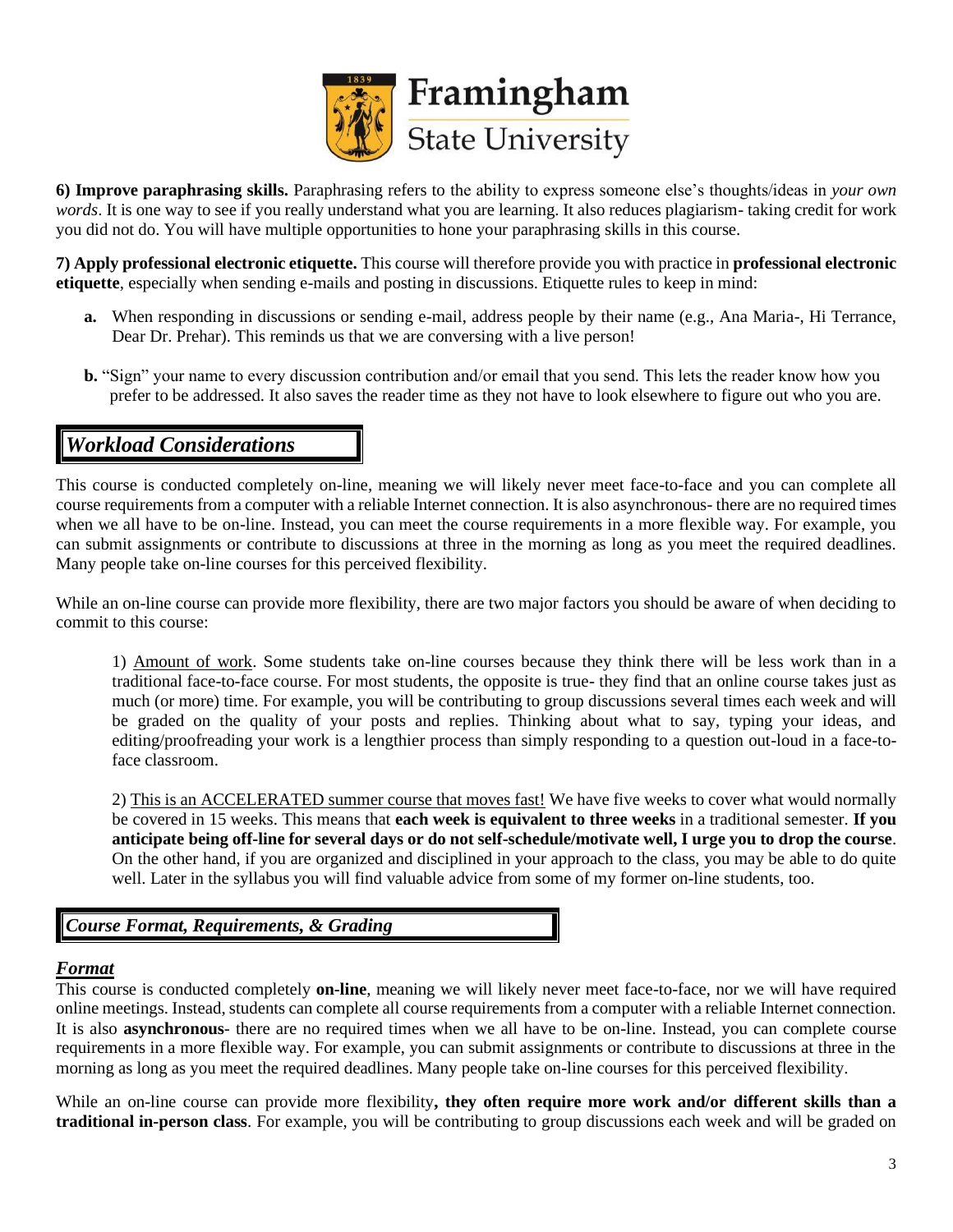

the quality of your contributions. Thinking about what to say, typing your ideas, and editing/proofreading your work is a lengthier process than simply responding to a question in an in-person classroom.

### *Requirements & Grading*

I have divided the course into six day units plus a short, 1-day orientation to the course. Each unit covers 1-5 Chapters from the textbook and may also cover additional readings that I will provide on-line. Note: your textbook authors call their chapters 'modules' because they are shorter than typical textbook chapters.

**Each unit will have a Module Folder in Canvas**. I will typically make a Unit's folder available in Canvas the first day of a unit, and the folder will contain detailed instructions about the upcoming unit's activities and deadlines. If you have questions about what is due in a particular unit, please post them on the "*Ask a Question" Discussion Forum* on our Canvas coursepage so that others may learn from your proactive questioning.

Each unit's activities will include a blend of some or all of the following:

- $\checkmark$  Class Discussions
- $\checkmark$  Assignments/Paper
- ✓ Unit Quiz

While the quizzes are multiple-choice, the class discussions and assignments/papers provide an opportunity to demonstrate your understanding in writing. **About 50% of the points in the class come from multiple-choice assessments (quizzes) and roughly 50% will come from written work (discussions, assignments/papers).** Due dates for all activities are listed in the course schedule towards the end of the syllabus (see pp. 11-12), and each course requirement is discussed next in more depth.

### **Class Discussions**

You will participate in class discussions using Canvas's Discussion tool. As the word 'discussion' implies, you will contribute both original posts and replies to your classmates.

- The format of the discussions will vary from unit to unit. For example, for one discussion you may complete an activity and discuss how it relates to the unit's readings. In another discussion, you may apply concepts from the readings to your own life and then evaluate the accuracy and clarity of one another's examples. Whatever the format, the topics will correspond with the readings for that unit.
- Most units will have one-two discussions, and you will be responsible for contributing initial comments and replies to each one.
- Students will do most of the 'talking' in the discussions. I will typically only comment on the first 1-2 posts, offering feedback & advice where appropriate. After I have commented on the early posts, my role changes to monitoring the discussions and grading. Thus, students who post early are more likely to get individual feedback from me than students who wait until the deadline is near.
- Students are welcome, and encouraged, to help one another on the discussions. If you see ways to help a classmate earn more points before a deadline, please share your suggestions!

**Rules of Engagement.** To promote a safe environment for learning, please follow these discussion rules:

 $\checkmark$  Respect another person's ideas even if you do not share his/her beliefs.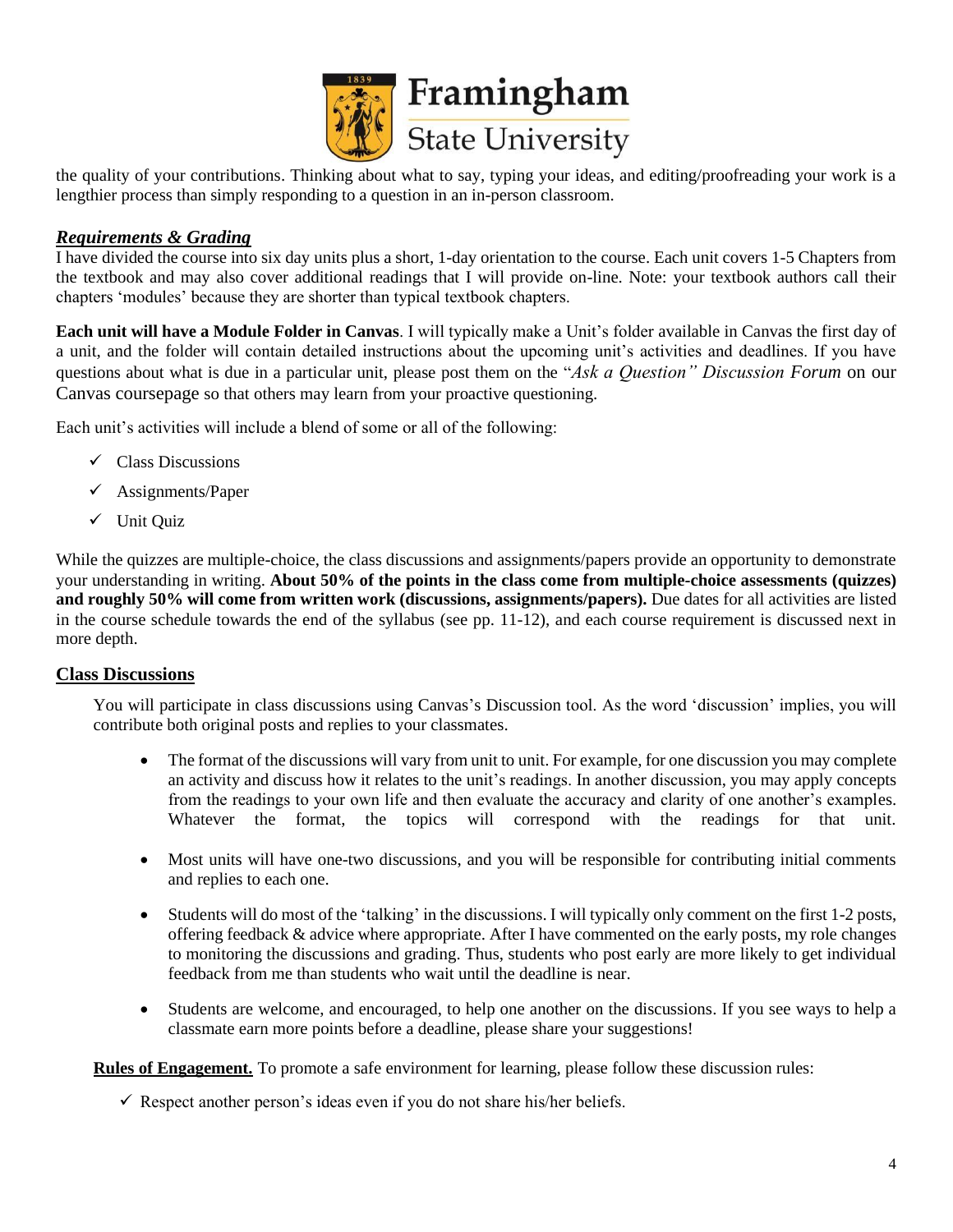

- ✓ Focus responses on the *ideas* offered by others, not on their perceived personalities or group memberships.
- $\checkmark$  Keep curse words to a minimum.
- $\checkmark$  Address your classmates by name and sign all of your own contributions.
- $\checkmark$  Posts that include blatant or subtle discriminatory language/imagery will not be tolerated. Please email me immediately if you feel this community value has been violated (cprehar@framingham.edu).
- $\checkmark$  Communicate any concerns immediately to the instructor.
- $\checkmark$  Lastly, remember that discussions are generally not confidential-your first and last names are attached to most posts. Be careful about sharing information that could implicate you or someone you know in a law enforcement situation.

*"Ask-A-Question"* **Discussion Forum.** A non-graded discussion that will be available each week is the "*Ask-A-Question*" discussion. If you have course-related questions, please consider posting here instead of e-mailing me. Why? First, your classmates may be able to respond sooner than I can. Second, others likely have similar questions and can learn from the responses you receive. While I will periodically monitor the forum and respond to questions (if needed), students are encouraged to reply to each other.

**Discussion Schedule & Grading Criteria.** With the exception of the Course Orientation Unit, discussions are worth 10 points per forum. Therefore, in units with two discussions, there are 20 possible discussion points to earn.

- *Due dates/late submissions.* The discussion schedule is available on pp. 11-12 of this syllabus. Full credit is only possible for contributions posted by the stated deadlines in a unit. Contributions posted within 24 hours of a deadline will be accepted, but will only earn half credit. After 24 hours, late contributions will not score (i.e., they will earn 0 points).
- If posted on time, your contributions will be evaluated for the extent to which they:
	- $\checkmark$  follow instructions, contain accurate information, & provide thoughtful commentary/analysis that furthers discussion.
	- $\checkmark$  display strong grammar, spelling, and proofreading.
	- $\checkmark$  exhibit professional electronic etiquette (see p. 2 of syllabus).
- A more detailed description each grading criterion is provided on the last page of the syllabus. I strive to score discussions within a week of the last deadline in a given unit.

### **Assignments/Papers:**

Four assignments are required for this course; due dates are listed in the course schedule on pp. 11-12 of this syllabus. Each assignment is briefly described below, and more details will be provided in the unit folders.

Course Orientation Assignment: The Course Orientation assignment will introduce you to Canvas, the course syllabus, and course policies. You will learn how to submit assignments and take a quiz. *5 possible points*

Unit 1 Assignment/Paper: This assignment will introduce you to the Stanford Prison Study, a classic research study in Social Psychology (course objective #4). It will also provide an opportunity to work on your writing and paraphrasing skills (course objectives  $#5 \& 6$ ). Lastly, it will prepare you to contribute to one of the Unit 1 discussions. *25 possible points*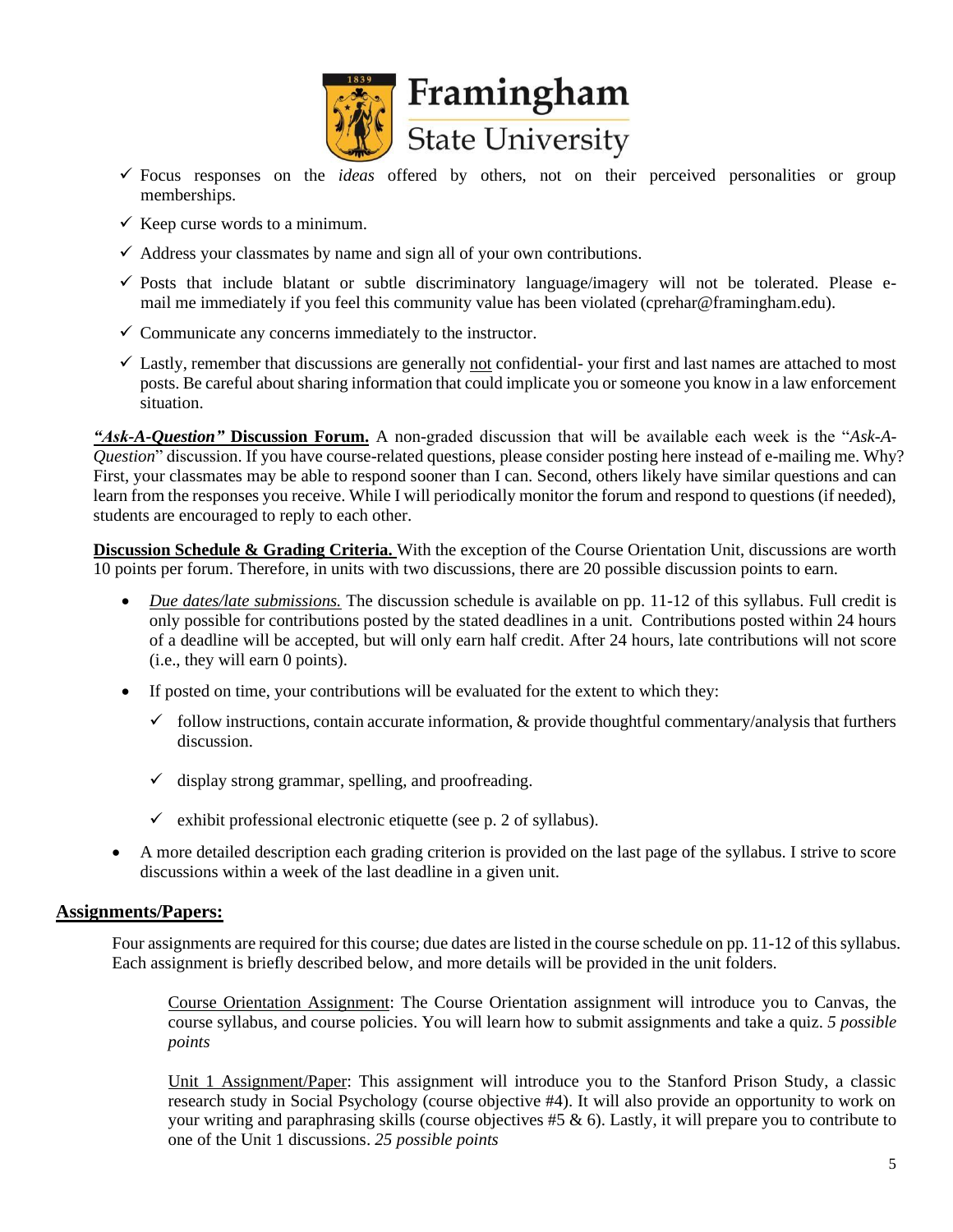

Unit 2 Assignment/Paper: This paper will build on the previous assignment by applying concepts from Unit 2 to the Stanford Prison Study. It reinforces course objective 1 while providing another opportunity to develop your writing skills (course objectives #5 & 6). *25 possible points*

Unit 5 Assignment/Paper: This assignment introduces students to one way we can assess our *implicit* attitudes/biases. Understanding how implicit attitudes differ from explicit ones supports course objectives 1 and 2. The assignment also provides an opportunity to refine your professional writing skills (course objectives 5 & 6). *25 possible points*

**Assignment Advice.** Sometimes students mistakenly believe that assignments are 'easy' activities that can be completed with little effort. In this course, that is simply not the case. **Consider the advice from my former students regarding assignments: allot more time than you think for each assignment, carefully follow instructions, and give yourself time to proofread your work.** I strongly second this advice.

**Grading Criteria for Assignments/Papers.** Assignment requirements will be explained in detail in each unit's instructions. While the requirements for each assignment will vary, I will primarily be grading **1)** content (e.g., accuracy of paraphrased information, synthesis across topics), **2)** effort (e.g., depth of descriptions and explanations), and **3)** writing quality (e.g., grammar, spelling, proofreading).

*Late assignments.* Full credit is only possible for assignments submitted by the stated deadlines in each unit. Assignments submitted within 24 hours of a deadline will be accepted, but will earn only half credit. After 24 hours, late assignments will not score (i.e., they will earn 0 points).

### **Unit Quizzes**

While the discussions and assignments provide an opportunity to deeply investigate a few social psychology topics, the unit quizzes assess breadth of knowledge. In other words, they will assess your ability to recognize and identify multiple social psychological concepts and research findings (course objectives 1-4).

Each unit will culminate in one graded multiple choice quiz. The quizzes are non-cumulative, meaning they cover only one unit at a time. In addition:

- 1) The quizzes are open book, but are to be completed independently (without help from classmates, friends, etc.)
- 2) There is a time limit to each quiz. The time limit is determined by the following formula: # of questions on the quiz x 2 minutes per question. Thus, a 20 question quiz would have a 40-minute time limit, a 30 question one would have 60 minutes, etc.
- 3) Each quiz can be attempted twice. Each quiz can be attempted twice (as long as both attempts are within the timeframe stated in the course schedule (see pp. 11-12). However, you will not be able to see correct answers after your first attempt; correct answers will only be revealed after the deadline to take the quiz has passed (see #4 below).
- 4) You must take each quiz during the time period specified on the course outline (see pp. 11-12). A quiz will be available only during the days listed on the syllabus. **Since answers will be revealed after each quiz deadline, no late quiz attempts will be granted**- mark your calendars now!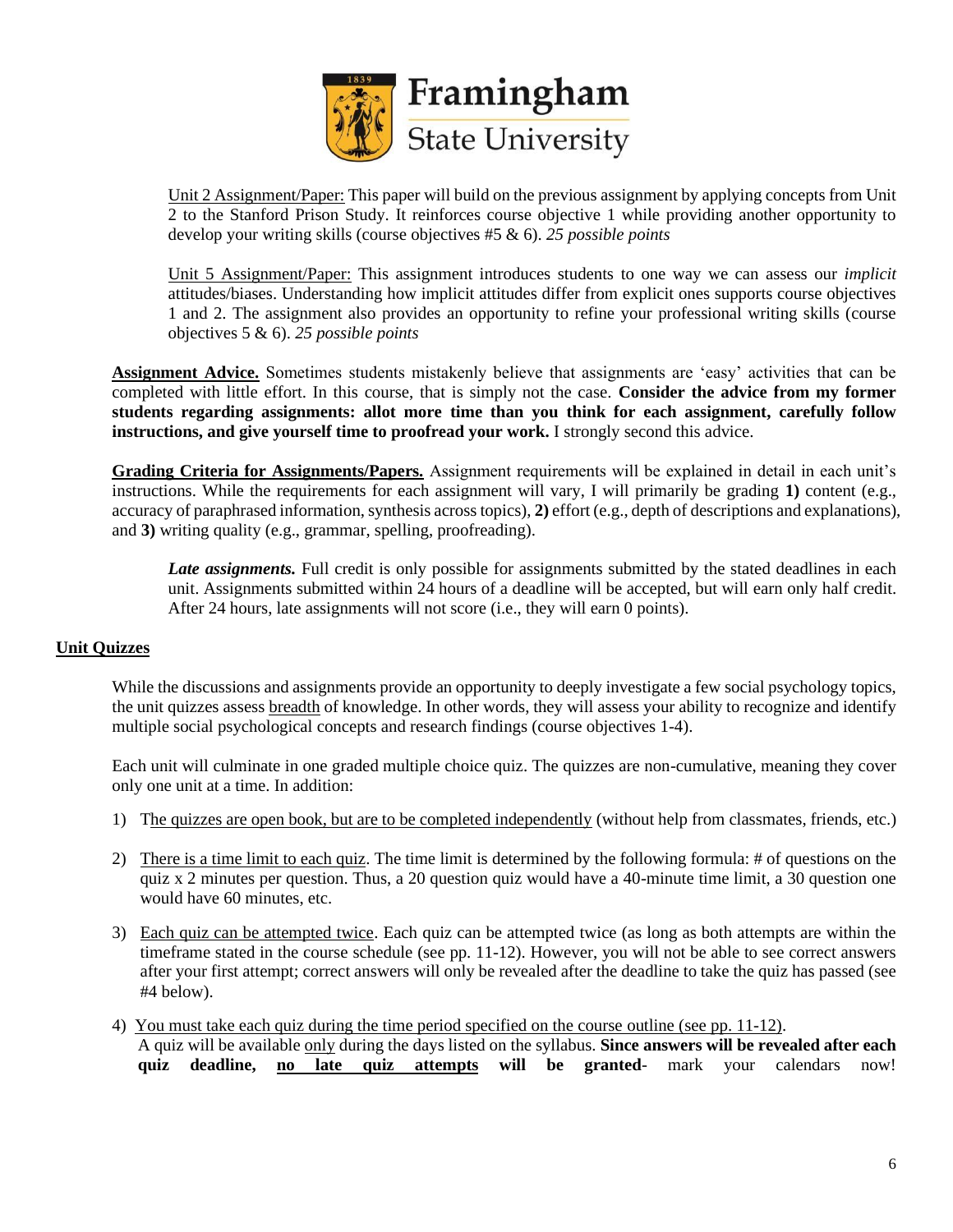

### **Study Tips for Quizzes.**

- First, skimming/highlighting the readings seldom leads to passing quiz scores. **Actively process what you read**- for example, create a concept map/outline or write examples in the margins. I will provide PowerPoint slides from the textbook publisher in each module on Canvas- these have helped past students with notetaking and quiz preparation.
- Second, take **practice quizzes**. If you purchased a new copy of the textbook, you may have access to updated practice quizzes through *Connect*, the publisher's platform for supplemental materials (see the "Preface" of the book). If you purchased a used copy of the textbook, the publisher has unfortunately discontinued free supplemental materials. I still recommending using the practice quizzes that were available for free with the  $7<sup>th</sup>$  edition as many of those questions are still relevant for our edition: Visit [http://highered.mheducation.com/sites/0077825454/student\\_view0/index.html](http://highered.mheducation.com/sites/0077825454/student_view0/index.html) for the 7<sup>th</sup> edition's practice quizzes.
- Third, read the "**Student-Generated Suggestions for Success in this Class***"* on pp. 10 of the syllabus. Several students have shared strategies for quiz preparation in their comments.

**Taking a quiz.** When you are ready to take a graded quiz, click on Modules link in Canvas. Find the appropriate unit, click on the link, and find the unit quiz. Clicking on the quiz will open it- remember, it can only be opened **twice** so be prepared to take it! Furthermore:

- Close ALL other programs when you are taking the quiz, especially other internet windows and Instant Messaging. Pop-ups can interfere with quiz submissions and freeze a quiz, deleting all your answers! Also, wait until you have successfully submitted your quiz before opening other programs.
	- If you access Canvas through the "logins' page on the main FSU website, close the FSU website once you have accessed Canvas. Why? Canvas and the FSU websites run on different servers. If one of the servers freezes or times out, the other may too. Freezes = lost work!
	- **•** Remember, there is a time limit to each quiz. When you get to the one-minute mark in a quiz Canvas will warn that time is almost up. When time is up the quiz will be automatically submitted.
	- Once you have "submitted" your quiz (by literally selecting the "submit quiz" button), Canvas will automatically score it. For security reasons, only your total score will be visible during the period which the quiz is available. Once a quiz deadline has passed, I will reveal correct answers. For more guidance on how to review a quiz, visit [https://community.canvaslms.com/t5/Student-Guide/How-do-I-view-quiz](https://community.canvaslms.com/t5/Student-Guide/How-do-I-view-quiz-results-as-a-student/ta-p/335)[results-as-a-student/ta-p/335](https://community.canvaslms.com/t5/Student-Guide/How-do-I-view-quiz-results-as-a-student/ta-p/335) .

**Quiz grades.** Each unit has one required multiple-choice quiz. The number of questions will generally be a function of how much reading material there is a unit, and each question is worth 1 possible point. See the chart below for quiz values in each unit.

**Extra Credit:** There may also be a few small point-value extra credit discussions but not enough to make up for chronic low scores or frequent missed work. As such, I recommend that students carefully manage their time and exert their best effort on the required course components.

### **Course Grades**

.

You can check your grades at any time by clicking on the "Grades" link in our Canvas course menu. Quizzes are automatically scored by Canvas; you can check those grades as soon as you have completed a quiz. Discussions and assignment grading is not automated and thus takes longer to complete; I will typically post those grades within a week of a due date. Please e-mail me if you suspect there is an error in your grades or if you have questions about them.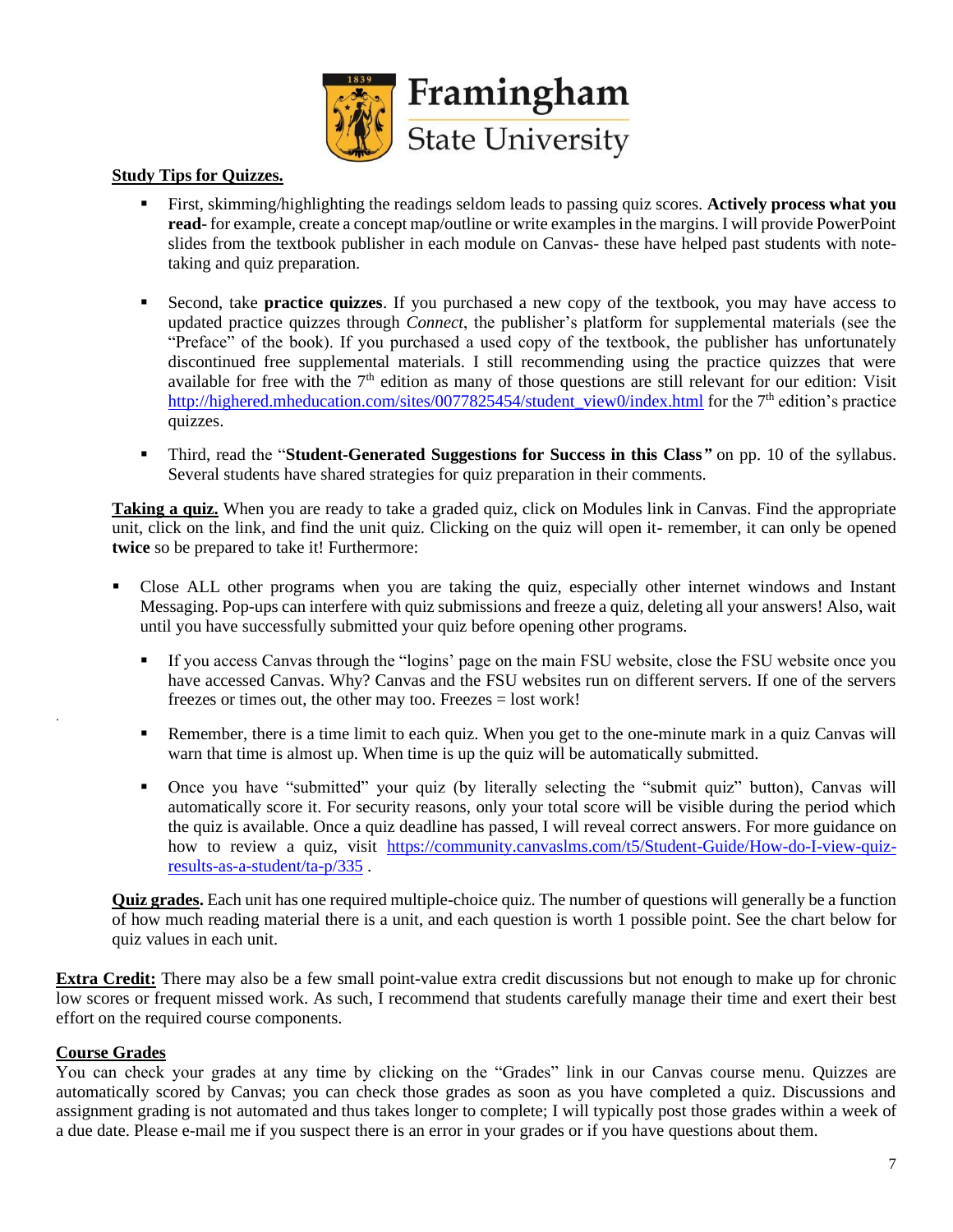

The following chart lists each course requirement's point value within a given unit (subject to revision):

| Unit Name/#                            | <b>Discussion</b>    | <b>Assignment</b>   | Quiz                  |
|----------------------------------------|----------------------|---------------------|-----------------------|
|                                        | <b>Point Values*</b> | <b>Point Values</b> | <b>Point Values**</b> |
| Course Orient. Unit                    |                      |                     | n/a                   |
| Unit 1                                 | 20                   | 25                  | 30                    |
| Unit 2                                 | 10                   | 25                  | 30                    |
| Unit 3                                 | 20                   | n/a                 | 15                    |
| Unit 4                                 | 20                   | n/a                 | 30                    |
| Unit 5                                 | 10                   | 25                  | 30(30q's)             |
| Unit 6                                 | 10                   | n/a                 | 20(20q's)             |
| <b>Total Possible</b><br><b>Points</b> | 94                   | 80                  | 155                   |

 \* Some units will have one discussion while others have two. These numbers reflect the total # of possible points across all discussions in a unit.

 \*\* Each quiz question is worth 1 point; thus, larger quiz values reflect quizzes with more questions (and units with more required reading.)

Your course grade will be calculated by dividing the total number of points you earn (including extra credit, if any) by **329 (the total possible points across the required components of the course)**. Final grades will NOT be curved. The percentage you earn will be assigned a letter grade as follows:  $100-93\% = A$ ;  $90-92.9\% = A$ ;  $87-89.9\% = B$ ; **83-86.9% = B; 80-82.9% = B-; 77-79.9% = C+; 73-76.9%= C; 70-72.9% = C-; 67-69.9% = D+; 63-66.9% = D;**   $60-62.9\% = D$ -;  $<$ 59.9%=F.

### *Course Policies & Resources*

**Announcements/E-mails:** It is your responsibility to check the course announcements page **every day** and to keep a functioning e-mail account. I will post all important e-mail messages on the announcements page as a back-up, but you should also check your email account each day in case I need to send you a personal message. Also, if you have e-mailed me or posted in the *Ask A Question Discussion Forum* about an urgent manner, **it is your responsibility to check back for a reply before the activity's deadline.** 

**Students with Documented Disabilities:** The University is committed to making reasonable accommodations as are necessary to ensure that its programs and activities do not discriminate, or have the effect of discriminating, on the basis of disability. Disability/Access Services serves students with learning and psychiatric disabilities as well as students with visual, mobility and hearing impairments. Disability/Access Services is located in the Center for Academic Success and Achievement (CASA**). If you have a specific disability that qualifies you for within the first three days of class.** Call (508) 626-4906 if you have questions or if you need to schedule an appointment. For more information, visit [https://www.framingham.edu/academics/center-for-academic-success-and-achievement/disability-access-services/index.](https://www.framingham.edu/academics/center-for-academic-success-and-achievement/disability-access-services/index)

**Canvas Questions**: To report a Canvas issue or ask a question:

- 1) Select the "Help" button on the Global Navigation menu (the question mark in a circle on the far left-side of any Canvas page). Then, select from one of the support resource items within the menu. The following are available 24 hours/7 days a week:
	- \* Live Virtual Chat with Canvas Support
	- \* Canvas Support phone number (508-250-0805; long distance charges may apply)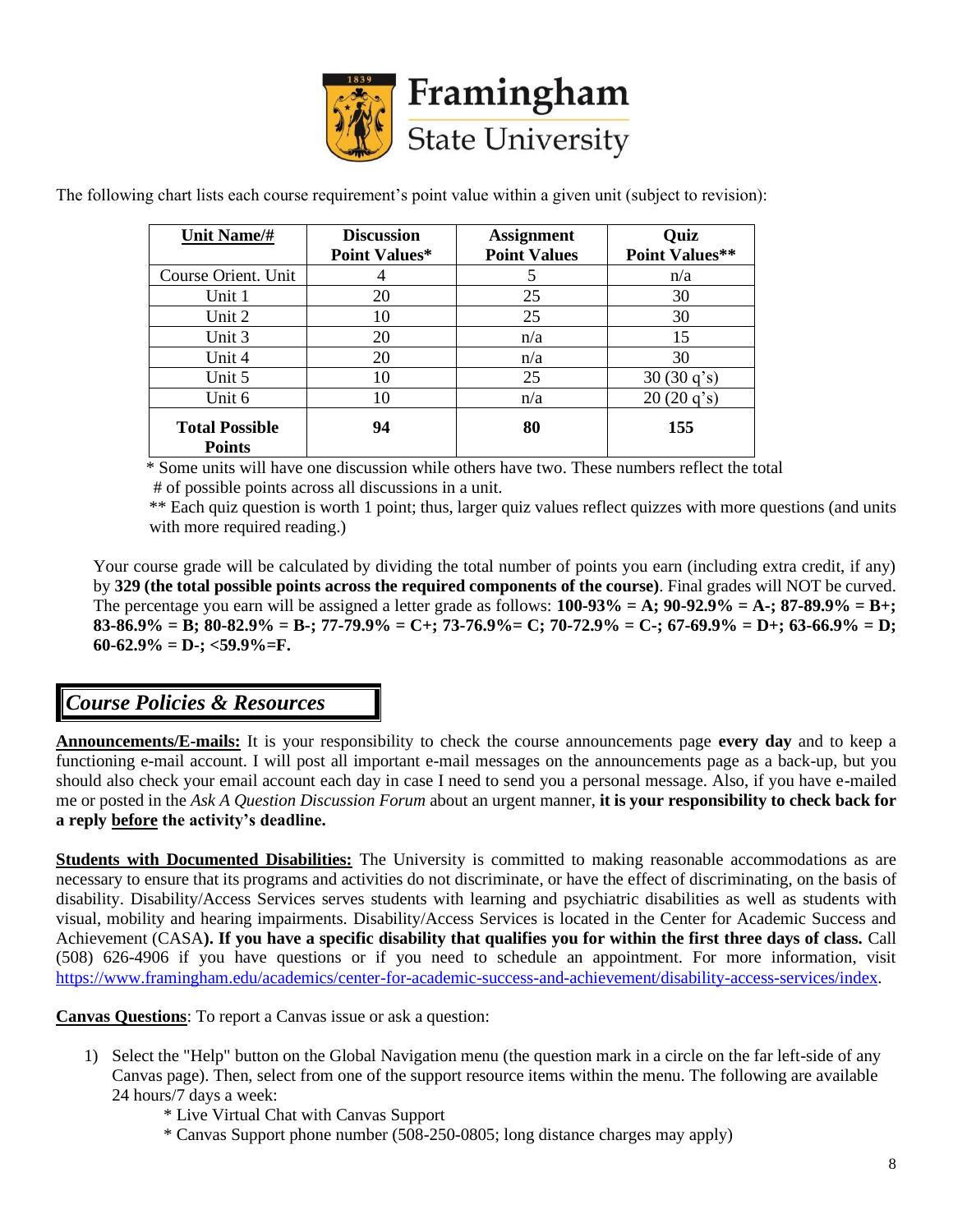

2) You can also reach out to the Framingham State Information Technology Services Department (ITS): it@framingham.edu or (508) 215-5906.

**Academic Honesty/Plagiarism:** I will fully pursue violations of FSU's Policy on Academic Honesty. <https://www.framingham.edu/academics/registrar/academic-policies/index#academic-honest-policy> . **Possible penalties for violating the honesty policy include a failing grade in the course.** Sample violations include, but are not limited to:

- 1) turning in work that is partially or fully plagiarized (**including lifting sentences from the textbook or from websites**). FSU and I use plagiarism detection software to detect plagiarized work.
- 2) copying or closely using the work of another classmate.

Late Work: Failure to complete a course requirement on time will result in deductions or no credit (see pp. 4-6). It is your responsibility to maintain reliable access to the Internet and a computer. Have a back-up plan should something happen to your connection/computer or should you go out of town.

**FSU Notice of Non-Discrimination and Diversity**. Framingham State University is committed to a policy of nondiscrimination, equal opportunity, diversity, and affirmative action. The University is dedicated to providing educational, working, and living environments that value the diverse backgrounds of all people. Furthermore, the Massachusetts Civil Rights Act ("MCRA," [M.G.L. c. 12, §§ 11H,](https://mail.framingham.edu/owa/redir.aspx?C=Q8tA3THw7tG-T8S9BOnK3W5rOSQpaRvpZf7_KJbdk09zp8OQIgzWCA..&URL=https%3a%2f%2fmalegislature.gov%2fLaws%2fGeneralLaws%2fPartI%2fTitleII%2fChapter12%2fSection11H) [11I,](https://mail.framingham.edu/owa/redir.aspx?C=B4dbVRMtwlch6aAvMCeZBOECSW13aBdhc9PVCqUvN6Zzp8OQIgzWCA..&URL=https%3a%2f%2fmalegislature.gov%2fLaws%2fGeneralLaws%2fPartI%2fTitleII%2fChapter12%2fSection11I) [11J\)](https://mail.framingham.edu/owa/redir.aspx?C=JHzuZkM9PdqkJw8pLlrfjPC0dqkULmWKxAjPhrW5ZNlzp8OQIgzWCA..&URL=https%3a%2f%2fmalegislature.gov%2fLaws%2fGeneralLaws%2fPartI%2fTitleII%2fChapter12%2fSection11J) protects the rights of all residents of and visitors to Massachusetts to be free from bias-motivated threats, intimidation, and coercion that interfere with their civil rights. The MCRA protects the right to attend school, live peacefully, and enjoy other basic rights. If you have concerns along these lines, please contact me and/or another trusted faculty member, and we can help connect you with the appropriate resources.

**U.S. Copyright Law:** The course website (on Canvas) may contain copyrighted materials that are used in compliance with U.S. Copyright Law. Under that law, materials may not be saved to your computer, revised, copied, or distributed without permission. They are to be used in support of instructional activity as part of this course only and shall be limited to the duration of the course, unless otherwise specified by the instructor or owner of the material.

*The Counseling Center***, Top Floor of Foster Hall, https://www.framingham.edu/student-life/counseling-center/** Sometimes dealing with what life brings us can be a bit overwhelming. Sometimes, too, we can just use some help with life decisions. If you would like to talk with a professional, call or drop by the Counseling Center (top floor of the Student Health Center). In most situations, the visits are free and confidential. Virtual appointments are also available.

### *Student-Generated Suggestions for Success in this Class*

The following are suggestions from former online students. They contain candid advice for success in this course.

### **Organization/Time Management**

"*In online classes, organization is key. Although you have a list of what is going on each week in class, create your own calendar for what is due that week. Put it somewhere you look every day! Try and stay ahead of your work if possible too. If posts are due by Sunday at 11:59p, tell yourself it is due by 11:59a- that way you have a little wiggle room and time to correct your posts before the deadline."*

*"Do not wait until the last minute to complete the assignments and discussions. I did this in the beginning, and figured out very quickly that they are more time consuming than what I thought they would be."*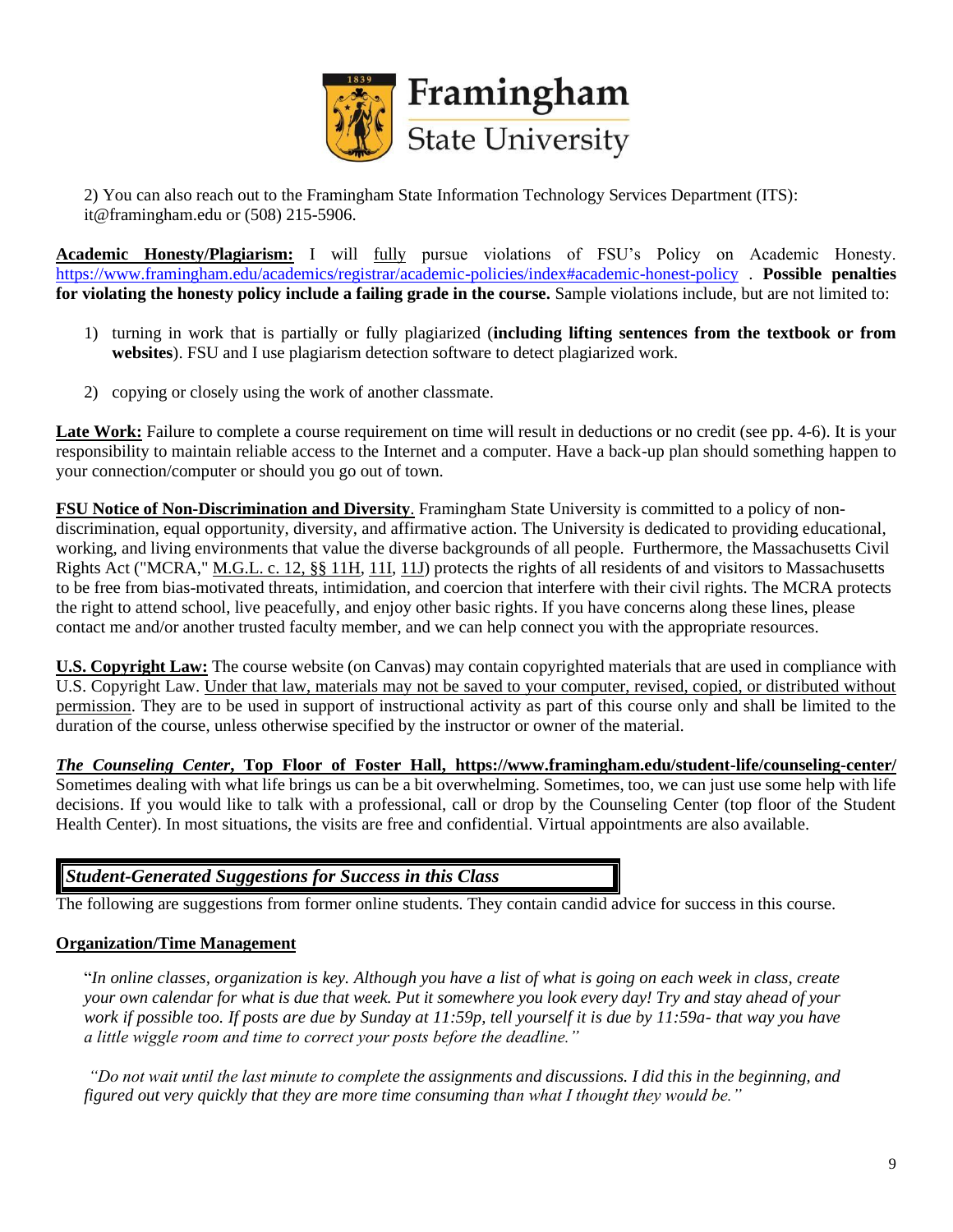

*"The most important advice I can offer it to print the syllabus and stay current. Time management is very important in this class. I suggest either a paper or electronic calendar to help keep you from missing deadlines. There is reading, (sometimes) multiple discussions, and a quiz every week. The discussions require a bit of planning and effort, and cannot be properly completed at this last minute. The quizzes are timed; it is imperative to be prepared, to do the reading in the book and supplemental reading at least once, and take notes to prepare for the quizzes."*

*"…I would advise you to set aside at least a few hours a day to get the proper work done; if you do not have time to set aside for this class, do not take it as a 0 can set you back very far."*

*"It's important to keep up with emails from professors and check announcements daily on Canvas even if nothing is due. I found that setting reminders on my phone for assignments was very useful and also making todo lists in my room to remind and motivate myself to complete all of my work."*

### **Emails/Announcements**

*"Canvas should be checked at least once a day, even if you have no comments to post or assignments to turn in so that you can read the discussions and check the announcements. You may see something in another person's post that helps you improve your own. And there may be an e-mail or announcement with tips on what Dr. Prehar is looking for that week."*

### **Discussions**

*"…Don't be afraid of posting something on the discussion that you fear other people will think is stupid- from my experience, everyone was quite welcoming."*

*"Being that it is an online class, it is important to use the features available in Word to help you through your discussion responses. Not only do your responses need to be well written, they need to be understandable. By this I mean, proper use of grammar, spell checking your assignments, and refraining from the use of chat room / street slang. You do not get to meet the other people in class, so opinions (and prejudices) are formed quickly based solely on your writing skills."*

*"If you don't know, ask a classmate or professor in the 'Ask A Question' discussion forum. This helps everyone who might have the same question. I found that anytime someone asked a question, I also had the same one."*

*"Turning in work ahead of time on the means the professor will most likely comment on what you wrote, giving you a second chance to fix your work and make it an A-worthy contribution."*

*" … I suggest reading every person's posts, not just reading the posts you are responding to. I think that by reading other people's posts, I was able to understand topics that were a bit difficult. Sometimes books are worded in ways that seem more difficult to understand than they really are, but classmates' posts are generally worded in a more simplistic fashion that can be really useful. Just as in face-to-face classes, on-line classes involve learning from professors as well as classmates!*

*"Enjoy the discussions. You will likely find students whose contributions you look forward to reading, and others, well not so much. My advice is to keep an open mind, reply to all students, and vary those you reply to. As the weeks build you will appreciate the contributions of the entire class."*

### **Assignments**

*"Be careful with the assignments. They often take more time than they seem at first!"*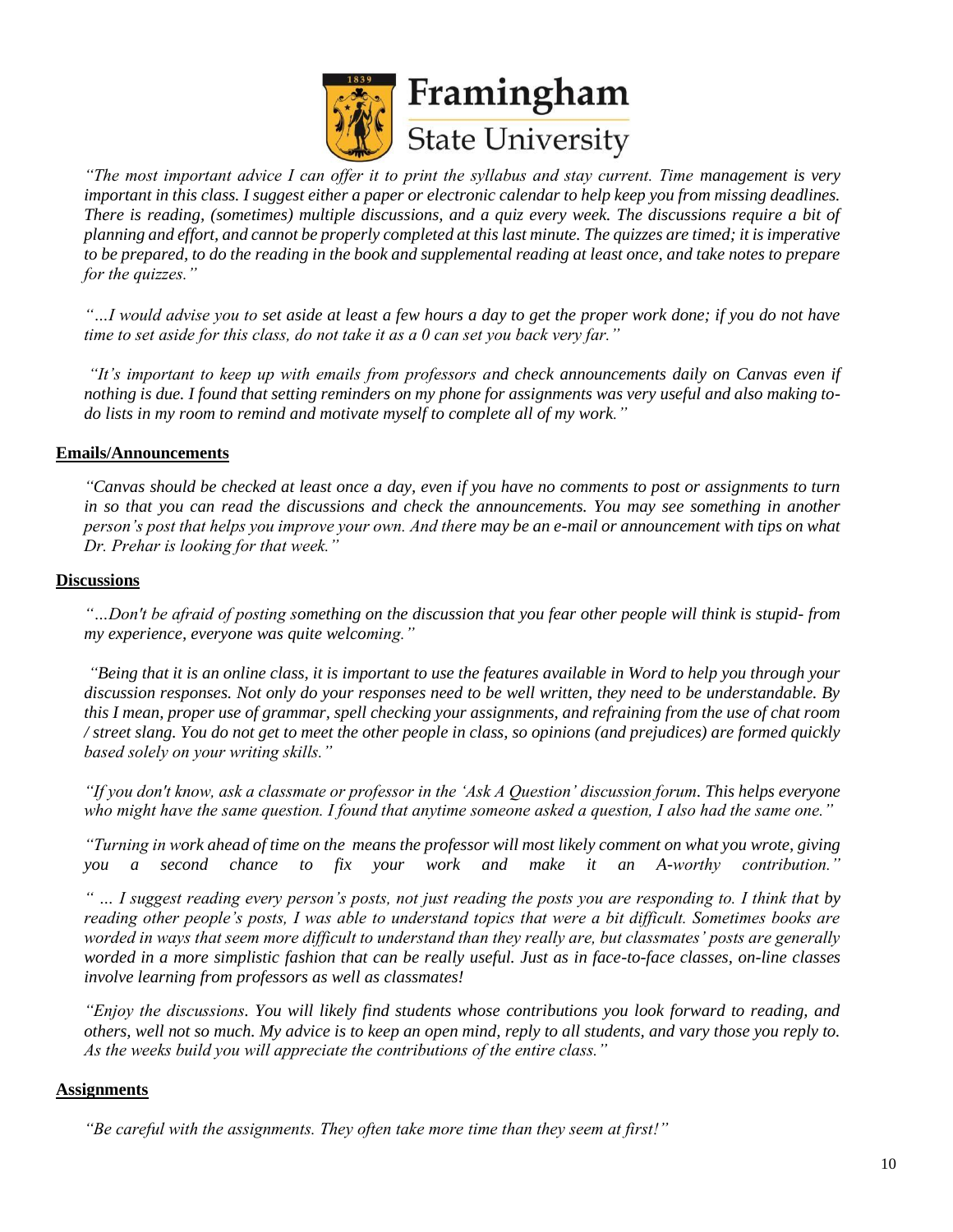

*"READ DIRECTIONS. I don't know how many times I didn't read directions and lost easy points. Highlight, underline, whatever you have to do but make sure you really understand…."*

*"For the assignments, detail is key. It is important to go into as much detail as possible with the unit assignments and to go above and beyond, rather than answering the questions plainly."* **Reading the Book & Quizzes**

*"I made sure that I read the chapter the first day of the unit, then when the chapter was still fresh in my mind I would first take the practice quiz and print it out so I could use it during the test. If you are lucky one question may be on the test."* 

*"…As I read, I keep a notebook with me. I do not take notes per se, but what I do every time the author talks about a study someone conducts is I write down their name and the page the study is on (i.e., Milgram, 183). That way if there is a question on the quiz using a specific researcher's name, I can refer to my sheet…I also go to the end of each chapter and put a stick tab there because that's where the definitions are and this helps to go back to quickly during the quiz. I also write the page number the word can be found on next to the definition. It sounds like a lot of work but trust me it is not and it goes right along with the flow of the reading and is well worth it!"*

*"…make sure that you do not leave the readings for the last minute. The chapters are not long, but they have a lot of information in them. I found myself reading a chapter more than once, because I would miss some of the key concepts the first time I read through… I actually enjoyed reading the chapters (which surprised me because I normally hate to read)!"*

*"…I recommend preparing extensively before sitting down to take each quiz as you can only open the quiz once and must finish it in that one setting. Print, read, and highlight all of your additional readings for that unit. You should also keep page 497 of your textbook bookmarked as it provides an index for the research conductors and psychologists that may be referenced in the quiz…"*

### **Technology**

*"If you use a laptop with a wireless Internet connection, I would recommend that you take your laptop as close to the receptor as possible during a quiz. You don't want to lose your connection while you are taking the quiz, since you will not be able to take it again."*

*"…I would also suggest that you type your discussion contributions first into Word where you can save it. Then cut and paste your discussion into the discussion box to post it. That way if you lose your connection or something happens to your computer, you don't lose everything that you've done and have to start all over again."*

*"I advise future students to close ALL other windows while they are taking quizzes, including IM and other internet sites. Wait until you've received the message that the quiz was successfully submitted before opening anything. I didn't do this and had problems submitting my quiz once- all my answers were deleted and it was stressful to try to figure out what happened!"*

### **Miscellaneous**

*"Though this course moved at a fast pace, I never thought I was doing busy work. I felt like every discussion, every assignment, and every quiz had a meaning and helped me to further understand the topic".*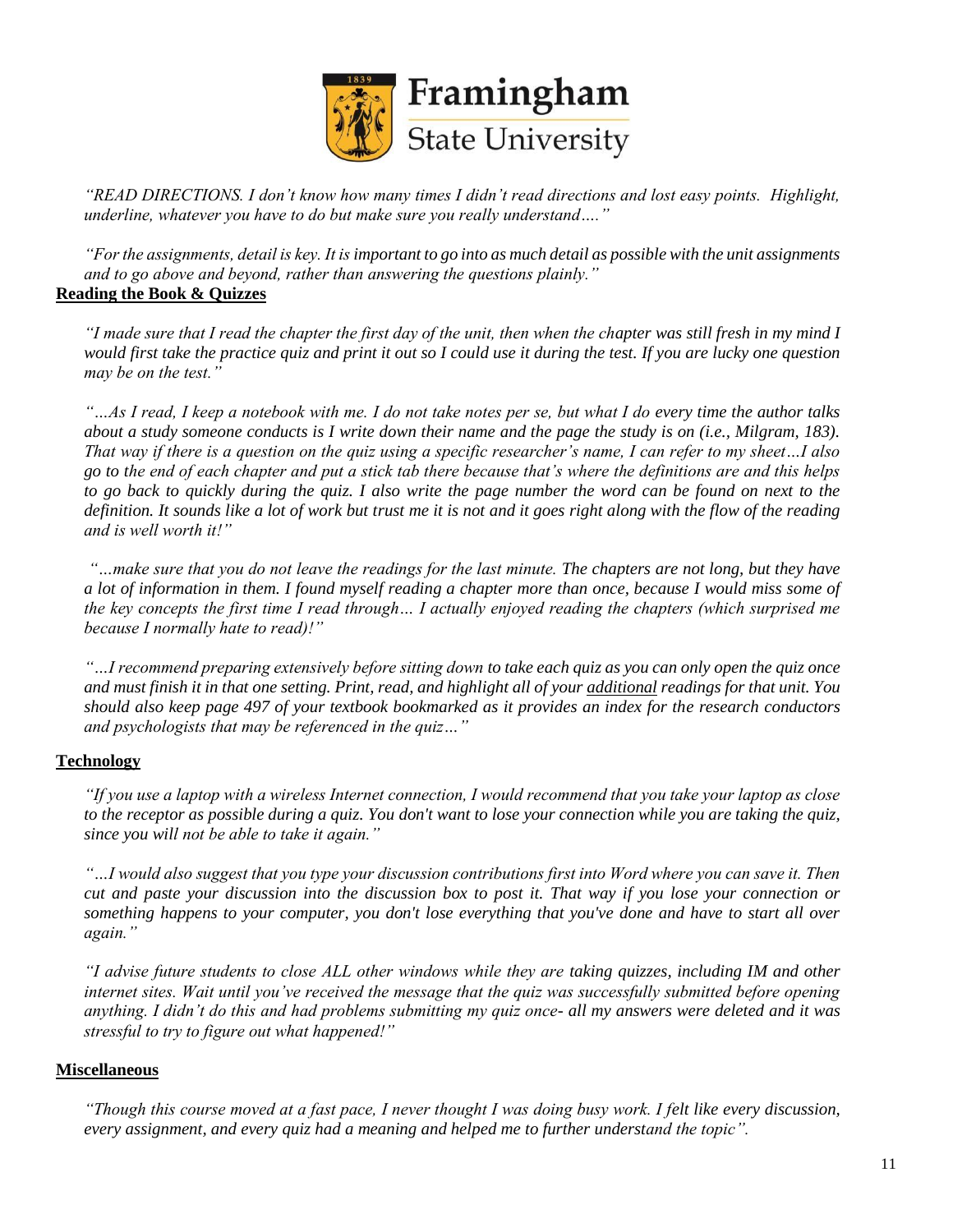

*"My advice is not to take this course if you want an easy course, and I mean this is the nicest way possible. It was well worth the effort involved though!"*

*"Another thing that will help you with this online class is trying to find another way to understand the topic at hand. Reading other papers and watching videos can help you with something that you are struggling with during this class."*

*"The best advice I could give to any incoming Social Psychology students is to simply be open to everything. There are a lot of interesting studies and theories about how humans behave socially. Some may even challenge your own way of thinking about yourself and the world around you."*

| Unit, Dates, &<br><b>Readings</b>                                                                                                                                                                                                        | <b>Discussion Due Dates</b>                                                                                                                                                                                                                                                                                                                                   | <b>Assignment</b><br><b>Due Dates</b>                                | <b>Quiz Due Dates</b>                                                                                                                                          |
|------------------------------------------------------------------------------------------------------------------------------------------------------------------------------------------------------------------------------------------|---------------------------------------------------------------------------------------------------------------------------------------------------------------------------------------------------------------------------------------------------------------------------------------------------------------------------------------------------------------|----------------------------------------------------------------------|----------------------------------------------------------------------------------------------------------------------------------------------------------------|
| <b>Course Orientation:</b><br>Introductions to Each<br>Other & the Course<br>Date: May 30<br><b>Reading:</b> Syllabus                                                                                                                    | <b>Orientation Discussion:</b><br>$\bullet$<br>- Due date for <b>first comments</b> :<br>11:59pm on Monday, May 30<br>- Due date for posting replies:<br>11:59pm on Monday, May 30                                                                                                                                                                            | <b>Orientation Assig.:</b> due<br>by $11:59$ pm on<br>Monday, May 30 | <b>Syllabus Quiz-</b> due by<br>11:59pm on Monday,<br>May 30<br>( <i>Note: the syllabus quiz</i> )<br>is part of the Course<br><b>Orientation Assignment</b> ) |
| <b>Unit 1:</b> Introducing<br>Social Psychology;<br>Perceiving Ourselves<br>Dates: May 31-June 6<br><b>Readings:</b><br>* Chapters 1-5 in the<br>textbook<br>* Additional reading<br>from Dr. Prehar (see<br>Unit 1 Module on<br>Canvas) | <b>First Unit 1 Discussion:</b><br>$\bullet$<br>- Due date for posting first<br>comments:<br>11:59pm on Wednesday, June 1<br>- Due date for replies:<br>11:59pm on Thursday, June 2<br><b>Second Unit 1 Discussion:</b><br>$\bullet$<br>- Due date for first comments:<br>11:59pm on Saturday, June 4<br>- Due date for replies:<br>11:59pm on Sunday, June 5 | <b>Unit 1 Assignment:</b> due<br>by 11:59pm on Friday,<br>June 3     | Unit 1 Quiz: due by<br>11:59pm on Monday,<br>June 6                                                                                                            |
| <b>Unit 2: Perceiving</b><br>Others; Attitudes &<br>Behavior                                                                                                                                                                             | <b>Unit 2 Discussion:</b><br>$\bullet$<br>- Due date for first comments:<br>11:59pm on Wednesday, June 8<br>- Due date for replies:                                                                                                                                                                                                                           | Unit 2 Assignment: due<br>by 11:59pm on Friday,<br>June 10           | Unit 2 Quiz: due by<br>11:59pm on Saturday,<br>June 11                                                                                                         |

# **Course Schedule**

*(Subject to revisions. All deadlines are in the Eastern Time Zone of the U.S.A.)*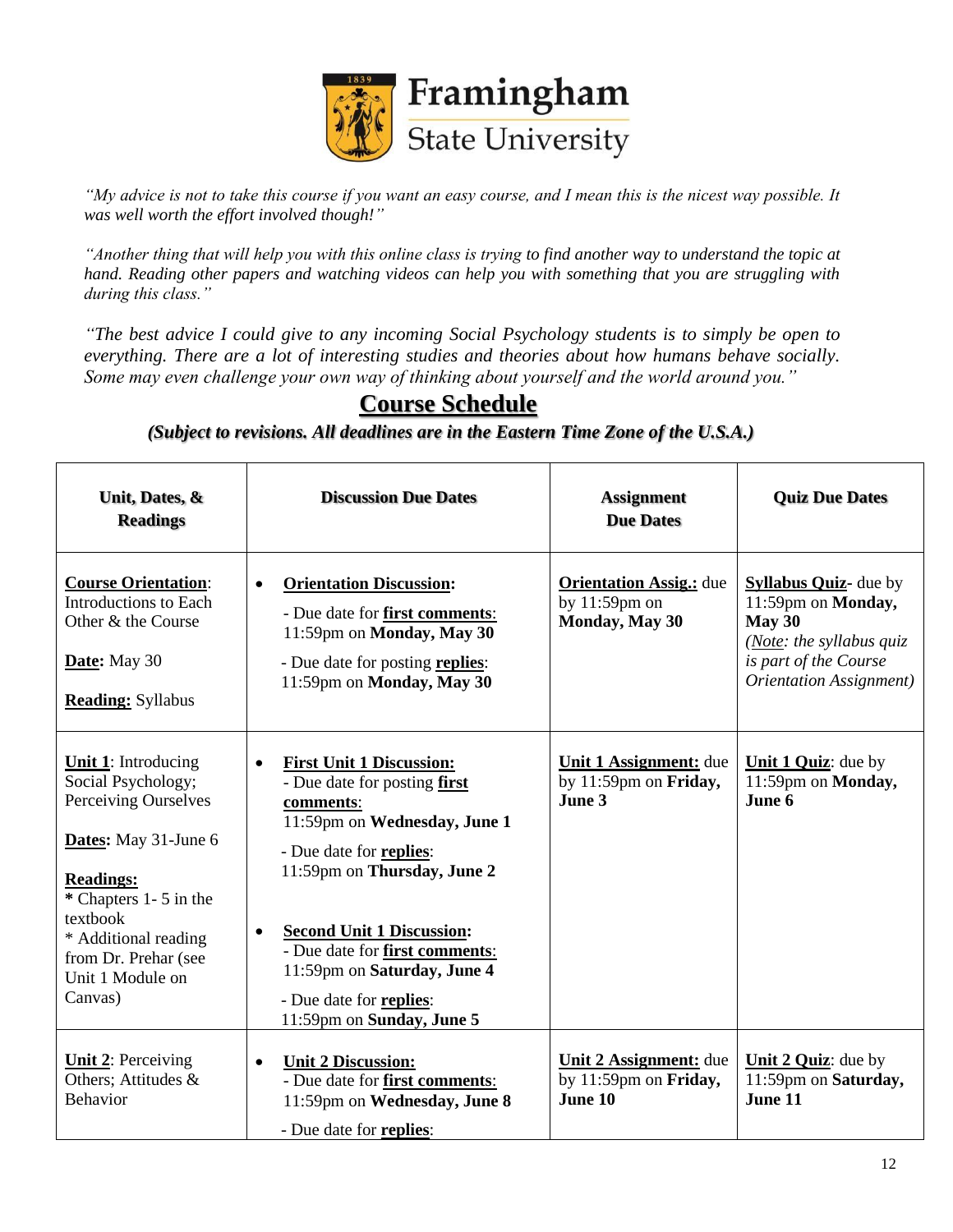

|                                                                   | $-1$                                                                                                                     |                                       |                                          |
|-------------------------------------------------------------------|--------------------------------------------------------------------------------------------------------------------------|---------------------------------------|------------------------------------------|
| Dates: June 7-11<br><b>Readings:</b>                              | 11:59pm on Thursday, June 9                                                                                              |                                       |                                          |
| * Chapters 6, 8, 9, & 11<br>in the textbook                       |                                                                                                                          |                                       |                                          |
| * Additional readings<br>from Dr. Prehar (see<br>Unit 2 Module on |                                                                                                                          |                                       |                                          |
| Canvas)                                                           |                                                                                                                          |                                       |                                          |
| <b>Unit 3:</b> Culture $\&$                                       |                                                                                                                          |                                       |                                          |
| Gender; Mid-Term<br>Reflections                                   |                                                                                                                          |                                       |                                          |
| <b>Dates:</b> June $12-16$<br>Note: Friday, June 17 is            | <b>First Unit 3 Discussion:</b><br>$\bullet$                                                                             | $n/a$ - no assignment in              | Unit 3 Quiz: due by                      |
| the last day to withdraw<br>from the course.                      | - Due date for <b>first comments</b> :<br>11:59pm on Monday, June 13                                                     | this unit                             | 11:59pm on Thursday,<br>June 16          |
| <b>Readings:</b><br>* Chapters $12 \& 13$ in<br>the textbook      | - Due date for replies:<br>11:59pm on Tuesday, June 14                                                                   |                                       |                                          |
|                                                                   | <b>Second Unit 3 Discussion:</b><br>$\bullet$<br>- Due date for <b>first comments</b> :<br>11:59pm on Wednesday, June 15 |                                       |                                          |
|                                                                   | - Due date for replies:<br>11:59pm on Thursday, June 16                                                                  |                                       |                                          |
| <b>Unit 4:</b> Conformity,<br>Obedience, & Groups                 | <b>First Unit 4 Discussion:</b><br>$\bullet$<br>- Due date for first comments:                                           |                                       |                                          |
| Dates: June 17-22<br>Note: Friday, June 17 is                     | 11:59pm on Saturday, June 18<br>- Due date for posting replies:                                                          | $n/a$ - no assignment in<br>this unit | <b>Unit 4 Quiz:</b> due by<br>11:59pm on |
| the last day to withdraw<br>from the course.                      | 11:59pm on Sunday, June 19                                                                                               |                                       | <b>Wednesday, June 22</b>                |
| <b>Readings:</b>                                                  | <b>Second Unit 4 Discussion</b><br>$\bullet$<br>- Due date for <b>first comments</b> :                                   |                                       |                                          |
| * Modules 14 & 17-21 in<br>the textbook                           | 11:59pm on Monday, June 20<br>- Due date for posting replies:                                                            |                                       |                                          |
| * Additional readings<br>from Dr. Prehar (see<br>Unit 4 Module on | 11:59pm on Tuesday, June 21                                                                                              |                                       |                                          |
| Canvas                                                            |                                                                                                                          |                                       |                                          |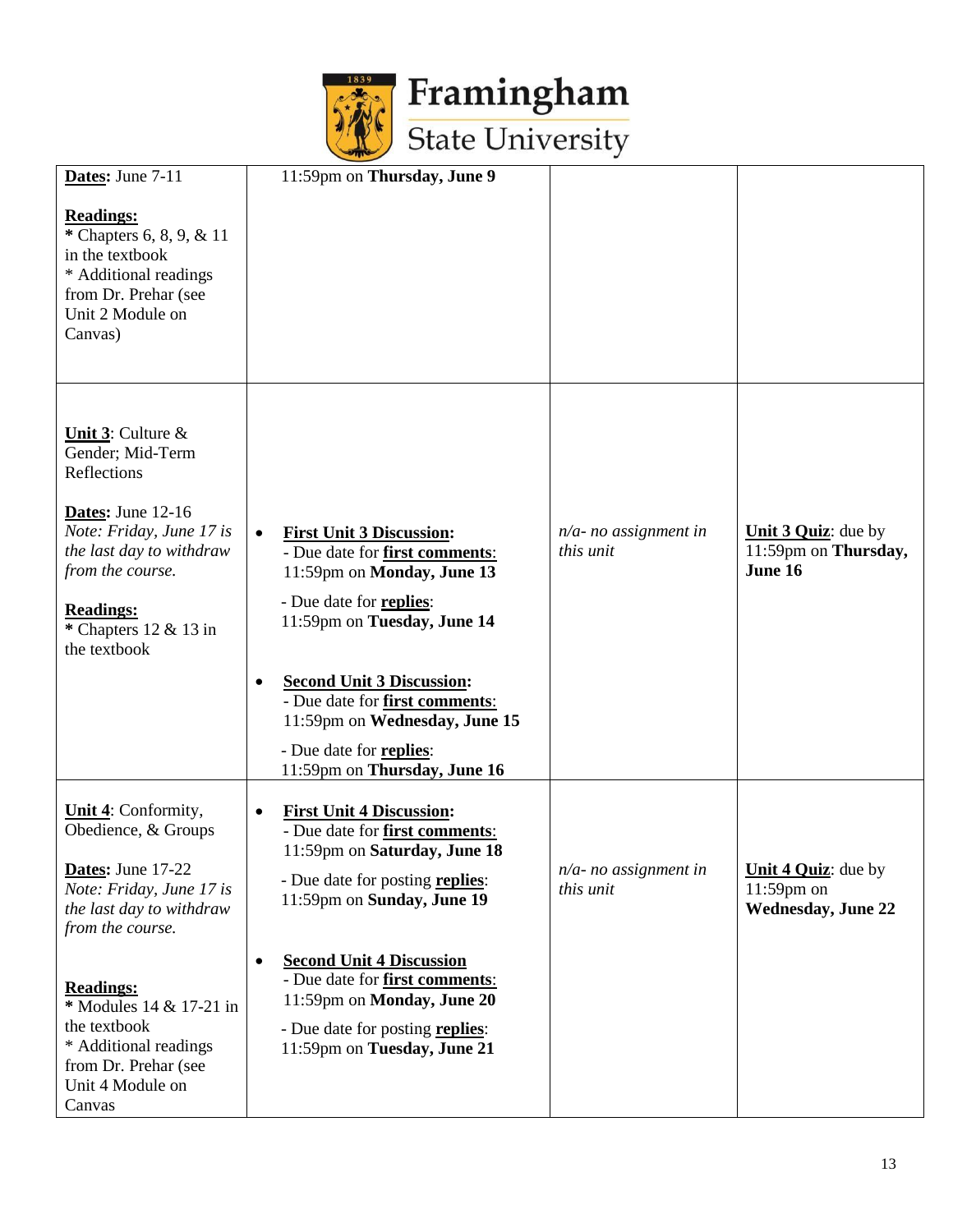

| Unit 5: Prejudice vs.<br>Liking<br>Dates: June 23-27<br><b>Readings:</b><br>* Modules 22-23, 26-27,<br>& pp. 325-329 in the | <b>Unit 5 Discussion</b><br>$\bullet$<br>- Due date for first comments:<br>11:59pm on Friday, June 24<br>- Due date for replies:<br>11:59pm on Saturday, June 25 | <b>Unit 5 Assignment:</b> due<br>by $11:59$ pm Sunday,<br>June 26 | <b>Unit 5 Quiz:</b> due by<br>11:59pm on Sunday,<br>June 27 |
|-----------------------------------------------------------------------------------------------------------------------------|------------------------------------------------------------------------------------------------------------------------------------------------------------------|-------------------------------------------------------------------|-------------------------------------------------------------|
| textbook                                                                                                                    |                                                                                                                                                                  |                                                                   |                                                             |
| <b>Unit 6:</b> Aggression vs.                                                                                               |                                                                                                                                                                  |                                                                   |                                                             |
| <b>Altruism</b>                                                                                                             | <b>Unit 6 Discussion:</b><br>$\bullet$<br>- Due date for first comments:<br>11:59pm on Wednesday, June 29                                                        | $n/a$ - no assignment in<br><i>this unit</i>                      | <b>Unit 6 Quiz:</b> due by<br>11:59pm on Friday,<br>July 1  |
| Dates: June 28-July 1                                                                                                       | - Due date for posting replies:<br>11:59pm on Thursday, June 30                                                                                                  |                                                                   |                                                             |
| <b>Readings:</b><br>* Modules 24, 25, & 30<br>in the textbook                                                               |                                                                                                                                                                  |                                                                   |                                                             |

### **GRADING CRITERIA for DISCUSSION CONTRIBUTIONS POSTED ON TIME**

**Sample Discussion Rubric**. Discussion instructions will vary from one week to the next, but you can expect each one to be graded with a rubric similar to one below. Note that while most discussions will be worth 10 points, the number of points assigned to each criterion may slightly vary from week-to-week.

| Rating $\rightarrow$                                                | <b>Clearly Evident</b><br>(A score)                                                                         | <b>Evident but in</b><br>need of<br>development                                                           | <b>Average/Minimally</b><br>Acceptable<br>$(C \text{ range})$                                                                 | <b>Below Average</b><br>(D range)                                                                   | <b>Missing</b><br>$(F \text{ range})$ |
|---------------------------------------------------------------------|-------------------------------------------------------------------------------------------------------------|-----------------------------------------------------------------------------------------------------------|-------------------------------------------------------------------------------------------------------------------------------|-----------------------------------------------------------------------------------------------------|---------------------------------------|
| Criterion $\blacklozenge$                                           |                                                                                                             | (B score)                                                                                                 |                                                                                                                               |                                                                                                     |                                       |
| <b>First Comment</b><br>$(4-6)$ possible<br>points)                 | First comment<br>included the<br>required<br>information in<br>sufficient depth                             | All requirements<br>were included, but<br>1 needed more<br>detail/effort for full<br>credit.              | All requirements were<br>included, but 2-3<br>needed more<br>detail/effort OR one<br>required component<br>was missing.       | All requirements<br>needed more<br>detail/effort OR<br>$2+$ required<br>components were<br>missing. | No first comment<br>submitted.        |
| Replies $(1 to 2)$<br>per discussion<br>$(2-4)$ possible<br>points) | Two replies were<br>posted that<br>followed all<br>instructions                                             | Two replies posted<br>but one needed<br>more<br>elaboration/effort<br>for full credit                     | Two replies posted<br>but both needed more<br>elaboration/effort for<br>full credit.                                          | Only one reply<br>was posted.                                                                       | No replies<br>submitted.              |
| <b>Writing</b><br>Quality $(1-2)$<br>possible points)               | Contributions were<br>clear and<br>articulate; no<br>repeated grammar<br>or punctuation<br>errors. Tone was | Contributions<br>contained minor<br>writing errors but<br>meaning was still<br>generally clear.<br>Mostly | Contributions<br>contained multiple<br>proofreading errors<br>and/or grammatical<br>issues. Tone may also<br>have been overly | Contributions<br>contained frequent<br>proofreading<br>and/or<br>grammatical<br>issues that made    | $n/a$ - no<br>contributions.          |